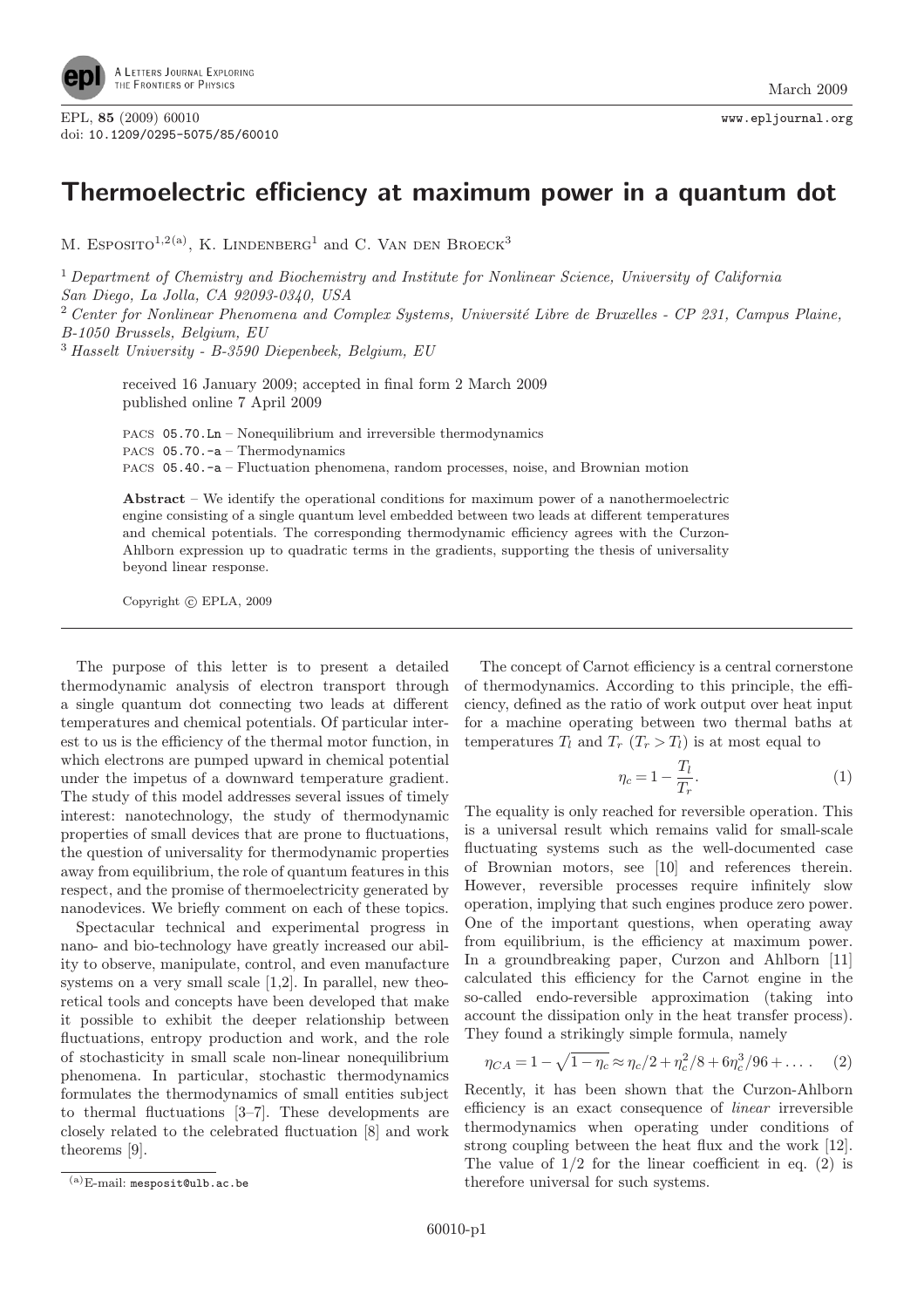

Fig. 1: Sketch of the nanothermoelectric engine consisting of a single quantum level embedded between two leads at different temperatures and chemical potentials. We choose by convention  $T_l < T_r$ . Maximum power is observed in the regime  $\varepsilon > \mu_l > \mu_r$ .

The efficiency at maximum power was also addressed in the context of stochastic thermodynamics in [13], where it was shown that the efficiency at maximum power for a Brownian particle undergoing a Carnot cycle through the modulation of a harmonic potential is given by  $\eta_s =$  $2\eta_c/(4-\eta_c) \approx \eta_c/2 + \eta_c^2/8 + 3\eta_c^3/96 + \dots$ . By an entirely different calculation, dealing with the Feynman ratchet and pawl model (which operates under steady rather than cyclic conditions), the efficiency at maximum power was found to be [14]  $\eta_T = \eta_c^2 / [\eta_c - (1 - \eta_c) \ln(1 - \eta_c)] \approx \eta_c / 2 +$  $\eta_c^2/8 + 7\eta_c^3/96 + \ldots$ . All three of the above results agree, as they should [12], to linear order in  $\eta_c$ . More surprisingly, the coefficient of the quadratic term is also identical. This raises the question as to whether universality also applies to the coefficient of the quadratic term.

The field of thermoelectricity went through a revival in the early 1990s due to the discovery of new thermoelectric materials with significantly higher thermodynamic yields [15]. Of particular interest are the developments in the context of nanostructured materials [16]. for example, thermoelectric experiments have been reported on silicon nanowires [17], individual carbon nanotubes [18] and molecular junctions [19]. Furthermore, it has been reported that Carnot efficiency can be reached for electron transport between two leads at different temperatures and chemical potentials, by connecting them through a channel sharply tuned at the energy for which the electron density is the same in both leads [20,21]. A double-barrier resonant tunneling structure has been proposed as a possible technological implementation [22].

The thermoelectric device whose properties we explore below is arguably the simplest prototype of such systems. It consists of a quantum dot with a single resonant energy level in contact with two thermal reservoirs at different temperatures, see fig. 1. The dot can contain one single electron with a sharply defined energy  $\varepsilon$ . The exchange of electrons between the leads through the dot will be described by a stochastic master equation [23–25], and the corresponding thermodynamic properties can be obtained from stochastic thermodynamics [3–7]. In anticipation

of the forthcoming analysis, we note that this model displays perfect coupling between energy and matter flow: because of the sharply defined dot energy, every single electron carries exactly the same amount of energy. Hence, Carnot efficiency will be reached when operating close to equilibrium [10,20,21], while Curzon-Ahlborn efficiency will be obtained at maximum power in the regime of linear response [12]. Going beyond these results, we will identify the operational conditions for working at maximum power. In particular, the efficiency at maximum power will be found to be  $\eta \approx \eta_c/2 + \eta_c^2/8 + ...,$  with the coefficient of  $\eta_c^2$  again equal to 1/8. This provides further support for the thesis of universality for this value, especially since the regime of maximum power is found to lie entirely in the quantum regime.

We now turn to the mathematical analysis of the thermoelectric engine represented in fig. 1. A single-level quantum dot, with orbital energy  $\varepsilon$ , exchanges electrons with a cold left lead, temperature  $T_l$  and chemical potential  $\mu_l$ , and with a hot right lead, temperature  $T_r$  and chemical potential  $\mu_r$ . The quantum dot is either empty (state 1) or filled (state 2). The crucial variables of the problem are the scaled energy barriers (with  $k_B = 1$ )

$$
x_{\nu} = \frac{\varepsilon - \mu_{\nu}}{T_{\nu}}, \qquad \nu = l, r.
$$
 (3)

The exchange of electrons with the leads is described by the following quantum master equation [23–25]:

$$
\begin{pmatrix} \dot{p}_1(t) \\ \dot{p}_2(t) \end{pmatrix} = \begin{pmatrix} -W_{21} & W_{12} \\ W_{21} & -W_{12} \end{pmatrix} \begin{pmatrix} p_1(t) \\ p_2(t) \end{pmatrix} . \tag{4}
$$

The rates are given by

$$
W_{12} = \sum_{\nu=l,r} W_{12}^{(\nu)} = \sum_{\nu=l,r} a_{\nu} (1 - f_{\nu})
$$
 (5)

$$
W_{21} = \sum_{\nu=l,r} W_{21}^{(\nu)} = \sum_{\nu=l,r} a_{\nu} f_{\nu},\tag{6}
$$

where  $f_{\nu} = [\exp(x_{\nu}) + 1]^{-1}$  is the Fermi distribution. The fact that  $a_{\nu}$  is independent of the dot energies is known as the wide-band approximation.

We are interested in the properties of the device at the steady state. The steady-state distributions for the dot occupation follow from  $W_{21}p_1^{ss} = W_{12}p_2^{ss}$  with  $p_1^{ss} + p_2^{ss} = 1$ . The resulting probability current from the lead  $\nu$  to the dot is then

$$
\mathcal{I}_{\nu} \equiv W_{21}^{(\nu)} p_1^{ss} - W_{12}^{(\nu)} p_2^{ss}.
$$
 (7)

Using  $\mathcal{I}_r = -\mathcal{I}_l$  and  $W_{12} + W_{21} = a_r + a_l$ , we can rewrite the result for the flux from the right lead as

$$
\mathcal{I}_r = \alpha (f_r - f_l),\tag{8}
$$

where  $\alpha = a_r a_l/(a_r + a_l)$ . Equation (8) is essentially the Landauer formula for a single infinitely sharp resonance (i.e. without broadening).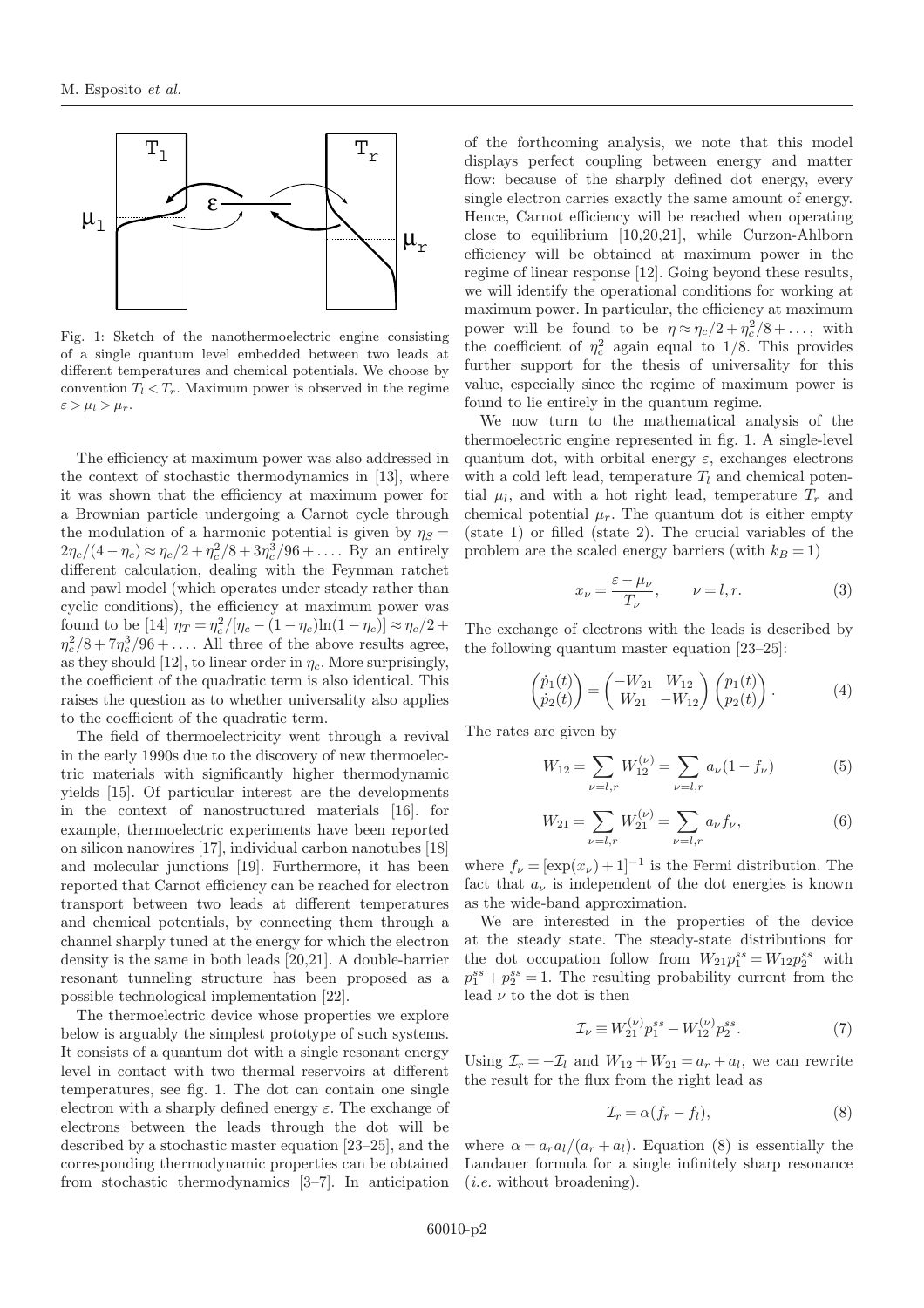the lead  $r$ , and the steady-state work per unit time (power)  $W$  performed by the device upon bringing electrons from right to left lead, are respectively given by

$$
\dot{\mathcal{Q}}_r = (\varepsilon - \mu_r) \mathcal{I}_r = \alpha T_r x_r (f_r - f_l), \tag{9}
$$

$$
\dot{\mathcal{W}} = (\mu_l - \mu_r)\mathcal{I}_r = \alpha T_r (x_r - (1 - \eta_c)x_l)(f_r - f_l). \quad (10)
$$

The corresponding thermodynamic efficiency reads

$$
\eta \equiv \frac{\mathcal{W}}{\mathcal{Q}_r} = \frac{\dot{\mathcal{W}}}{\dot{\mathcal{Q}}_r} = \frac{\mu_l - \mu_r}{\varepsilon - \mu_r} = 1 - (1 - \eta_c) \frac{x_l}{x_r}.
$$
 (11)

The entropy production associated with the master equation (4) is given by  $[3,4,6,7]$ 

$$
\sigma = \sum_{i,j,\nu} W_{ij}^{(\nu)} p_j^{ss} \ln \frac{W_{ij}^{(\nu)} p_j^{ss}}{W_{ji}^{(\nu)} p_i^{ss}} \ge 0,
$$
\n(12)

where  $i, j = 1, 2$ . Noting that  $\ln[W_{12}^{(\nu)}/W_{21}^{(\nu)}] = x_{\nu}$ , one finds, in agreement with standard irreversible thermodynamics [26], the following expression for the entropy production:

$$
\sigma = F_m J_m + F_e J_e = \alpha (x_l - x_r)(f_r - f_l) \geqslant 0, \qquad (13)
$$

with thermodynamic forces for matter and energy flow,  $F_m$  and  $F_e$ , given by

$$
F_m \equiv -\left(\frac{\mu_r}{T_r} - \frac{\mu_l}{T_l}\right), \quad F_e \equiv \frac{1}{T_r} - \frac{1}{T_l}.\tag{14}
$$

We stress that the corresponding matter and heat flow, given by

$$
J_m \equiv -\mathcal{I}_r, \quad J_e \equiv -\varepsilon \mathcal{I}_r,\tag{15}
$$

are proportional to each other. In other words, matter and heat flow are perfectly coupled and the condition for attaining both Carnot and Curzon-Ahlborn efficiency, namely, that the determinant of the corresponding Onsager matrix be zero, is fulfilled [10,12].

We first discuss the case of equilibrium. Due to the perfect coupling, it is enough to stop one current, matter or energy, and the other one will automatically vanish. Under this condition, detailed balance is valid,  $\mathcal{I}_{\nu} = 0$ . It is clear from eq. (8) that the matter flux (and hence also the energy flux) vanishes if and only if  $f_l = f_r$  or, equivalently,  $x_l = x_r$ . The efficiency then becomes equal to Carnot efficiency, cf. eq. (11), and the entropy production vanishes,  $\sigma = 0$  (cf. eq. (13)). Note that  $x_l = x_r$  does not require that the thermodynamic forces  $F_m$  and  $F_e$ vanish separately, i.e., at this singular balancing point equilibrium does not require temperature and chemical potential to be identical in both reservoirs [10,12,20,21].

We next turn to the operational condition for maximum power. For given temperatures  $T_l$  and  $T_r$ , we search for the values of the scaled electron energy barriers  $x_l$  and  $x_r$ 

The steady-state heat per unit time  $\dot{\mathcal{Q}}_r$  extracted from that maximize  $\dot{\mathcal{W}}$ . From  $\partial_{x_l} \dot{\mathcal{W}} = \partial_{x_r} \dot{\mathcal{W}} = 0$ , we find the following two equations determining these values:

$$
(f_l - f_r) + [x_r - (1 - \eta_c)x_l] f_r^2 e^{x_r} = 0 \tag{16}
$$

$$
(f_l - f_r) + \left(\frac{x_r}{1 - \eta_c} - x_l\right) f_l^2 e^{x_l} = 0.
$$
 (17)

A first observation is that these equations depend only on the ratio of the two temperatures. Second, while the equations involve transcendental relations, one obtains the following explicit result by subtracting the first equation from the second,

$$
x_l = 2\ln\left[\frac{\cosh\{x_r/2\}}{\sqrt{1-\eta_c}} + \sqrt{\frac{\cosh^2\{x_r/2\}}{1-\eta_c}} - 1\right].
$$
 (18)

Substitution of this result in (16) gives

$$
x_r - \sqrt{2}\cosh(x_r/2)\sqrt{2\eta_c - 1 + \cosh(x_r)} + 2(\eta_c - 1)
$$
  
 
$$
\times \ln\left[\frac{\cosh(x_r/2) + \sqrt{2\eta_c - 1 + \cosh(x_r)}/\sqrt{2}}{\sqrt{1 - \eta_c}}\right]
$$
  
 
$$
+ \sinh(x_r) = 0.
$$
 (19)

Since an analytic solution of this equation is not possible, we first turn to perturbative solutions for  $\eta_c$  close to the limiting values 0 (reservoirs of equal temperatures) and 1 (cold reservoir at zero temperature). For the case  $\eta_c \rightarrow 0$ , we substitute  $x_r = a_0 + a_1 \eta_c + a_2 \eta_c^2 + \mathcal{O}(\eta_c^3)$  in eq. (19) and expand the resulting equation in  $\eta_c$ . The coefficients  $a_0, a_1, a_2,$  etc., are found recursively by solving order by order in  $\eta_c$ . At order zero, we find an identity. At first order, we find the transcendental equation  $a_0 =$  $2\coth(a_0/2)$ . The numerical solution is  $a_0 = 2.39936$ . At second order and third order in  $\eta_c$ , we find  $a_1 = -a_0/4$ and  $a_2 = \sinh(a_0)/\{6[1-\cosh(a_0)]\}$ . Substitution of these results and (18) in (11) leads to the following expansion of the efficiency at maximum power in the regime of small  $\eta_c$ :

$$
\eta = \frac{\eta_c}{2} + \frac{\eta_c^2}{8} + \frac{\left[7 + \text{csch}^2(a_0/2)\right]}{96} \eta_c^3 + \mathcal{O}(\eta_c^4). \tag{20}
$$

The expansion features the expected coefficient 1/2 for the linear term, but also supports the thesis that the coefficient of  $\eta_c^2$  has a universal value, namely,  $1/8$ .

We next turn to the analysis of the case  $\eta_c \to 1$   $(T_l \to 0)$ . As we will see by self-consistency, the value of  $x_r$  converges to a finite limiting value. With this a posteriori insight, we can easily identify the leading behavior of  $x_l$  from eq. (18), namely,  $x_l \sim -\ln(1 - \eta_c)$ . Substitution of this result in (16) leads to the conclusion that  $x_r \to b$ , where b is a solution of the transcendental equation

$$
e^{-b} + 1 = b,\t\t(21)
$$

with numerical solution  $b = 1.27846$ . The corresponding efficiency converges to 1, albeit rather slowly, cf. eq. (11).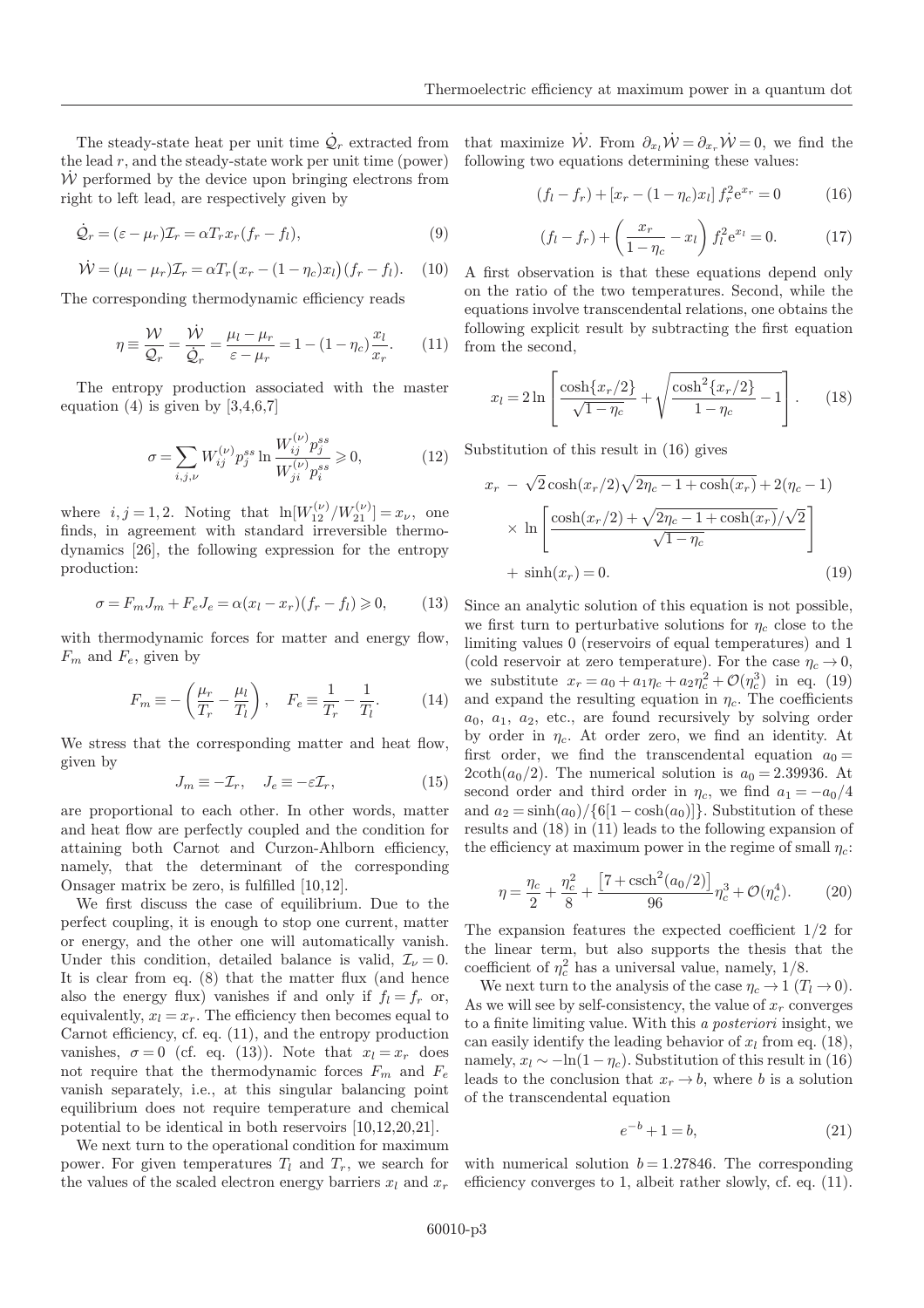

Fig. 2: (Color online) Scaled electron energy barriers  $x_l$  and  $x_r$ at maximum power, cf. eqs. (18) and (19), as a function of the Carnot efficiency  $\eta_c = 1 - T_l/T_r$ . The dotted line represents the corresponding (scaled) power  $10 \times \dot{W}/(\alpha T_r)$ , cf. eq. (10).



Fig. 3: (Color online) Efficiency at maximum power in a singlelevel quantum dot as a function of the Carnot efficiency  $\eta_c =$  $1 - T_l/T_r$  (full line), as compared to Curzon-Ahlborn efficiency (dotted line) and Carnot efficiency (dashed line).

To complete the picture, we show in fig. 2 the numerical solutions for  $x_l$  and  $x_r$  as functions of  $\eta_c$  as well as the corresponding rescaled maximum power  $W/(\alpha T_r)$ . Note that  $x_r$  is always of order unity, so that the regime of maximum power cannot be well described by either a high- or a low-temperature expansion. It can also be seen that the maximum power is a monotonically increasing function of  $\eta_c$ . The corresponding efficiency is reproduced in fig. 3. It is very close to the Curzon-Ahlborn efficiency, with relative deviations largest for large  $\eta_c$ .

In conclusion, nanosystems with perfectly coupled fluxes, such as the quantum dot described here, are of great interest. They can operate as steady-state Carnot engines. They probably possess universal features up to quadratic terms in nonlinear response when working at maximum power. One can speculate that they offer, from a technological point of view, advantages over their

macroscopic counterparts. Our model assumes a single infinitely sharp level or resonance  $(i.e.$  no broadening). This occurs when the quantum dot barriers are thick (i.e. weak system-lead coupling regime). In this case,  $\alpha$  and therefore also current and power will be small. Models providing bigger powers could be considered by increasing the system-lead coupling. However, this would result in increasing the broadening and thus prevent a strong coupling between the heat and matter flow. As a result, the efficiency at maximum power would invariably be lower than  $\eta_c/2$  even in the linear regime. The same would be true when considering models with multiple resonances. The above analysis can be repeated for the quantum dot operating as a refrigerator, corresponding to the regime  $x_r \geq x_l$ . Such an analysis reveals that maximum cooling power (maximum  $\mathcal{Q}_r$  extracted from the cold lead) is attained for  $x_r \to \infty$  and  $x_l \to b$ , where b is again the solution to the transcendental equation (21). The corresponding cooling power is thus  $bT_l$  per transported particle, to be compared with the cooling power of  $T_l$  for a classical engine.

∗∗∗

ME is supported by the FNRS Belgium  $(charg\acute{e}de$ recherches) and by the Luxembourgish government (Bourse de formation recherches). This research is supported in part by the National Science Foundation under grant PHY-0354937.

## REFERENCES

- [1] BUSTAMANTE C., LIPHARDT J. and RITORT F., Phys. Today, 58, issue No. 7 (2005) 43.
- [2] MÜLLER D. J. and DUFRÊNE Y. F., Nat. Nanotechnol., 3 (2008) 261.
- [3] SCHNAKENBERG J., Rev. Mod. Phys., 48 (1976) 571.
- [4] Luo Jiu-Li, Van den Broeck C. and Nicolis G., Z. Phys. B, 56 (1984) 165.
- [5] SEKIMOTO K., Prog. Theor. Phys. Suppl., 130 (1998) 17.
- [6] SEIFERT U., *Phys. Rev. Lett.*, **95** (2005) 040602.
- [7] ESPOSITO M., HARBOLA U. and MUKAMEL S., Phys. Rev. E, 76 (2007) 031132.
- [8] EVANS D. J., COHEN E. G. D. and MORRISS G. P., Phys. Rev. Lett.,  $71$  (1993) 2401; GALLAVOTTI G. and COHEN E. G. D., Phys. Rev. Lett., 74 (1995) 2694.
- [9] Jarzynski C., Phys. Rev. Lett., 78 (1997) 2690; Crooks G. E., J. Stat. Phys., 90 (1998) 1481.
- [10] VAN DEN BROECK C., Adv. Chem. Phys., 135 (2007) 189.
- [11] CURZON F. and AHLBORN B., Am. J. Phys., 43 (1975) 22.
- [12] VAN DEN BROECK C., *Phys. Rev. Lett.*, **95** (2005) 190602; JIMENEZ DE CISNEROS B. and HERNANDEZ A. C., Phys. Rev. Lett., 98 (2007) 130602; Gomez-Marin A. and SANCHO J. M., *Phys. Rev. E*, **74** (2006) 062102.
- [13] SCHMIEDL T. and SEIFERT U., EPL, 81 (2008) 20003.
- [14] Tu Z. C., J. Phys. A, 41 (2008) 312003.